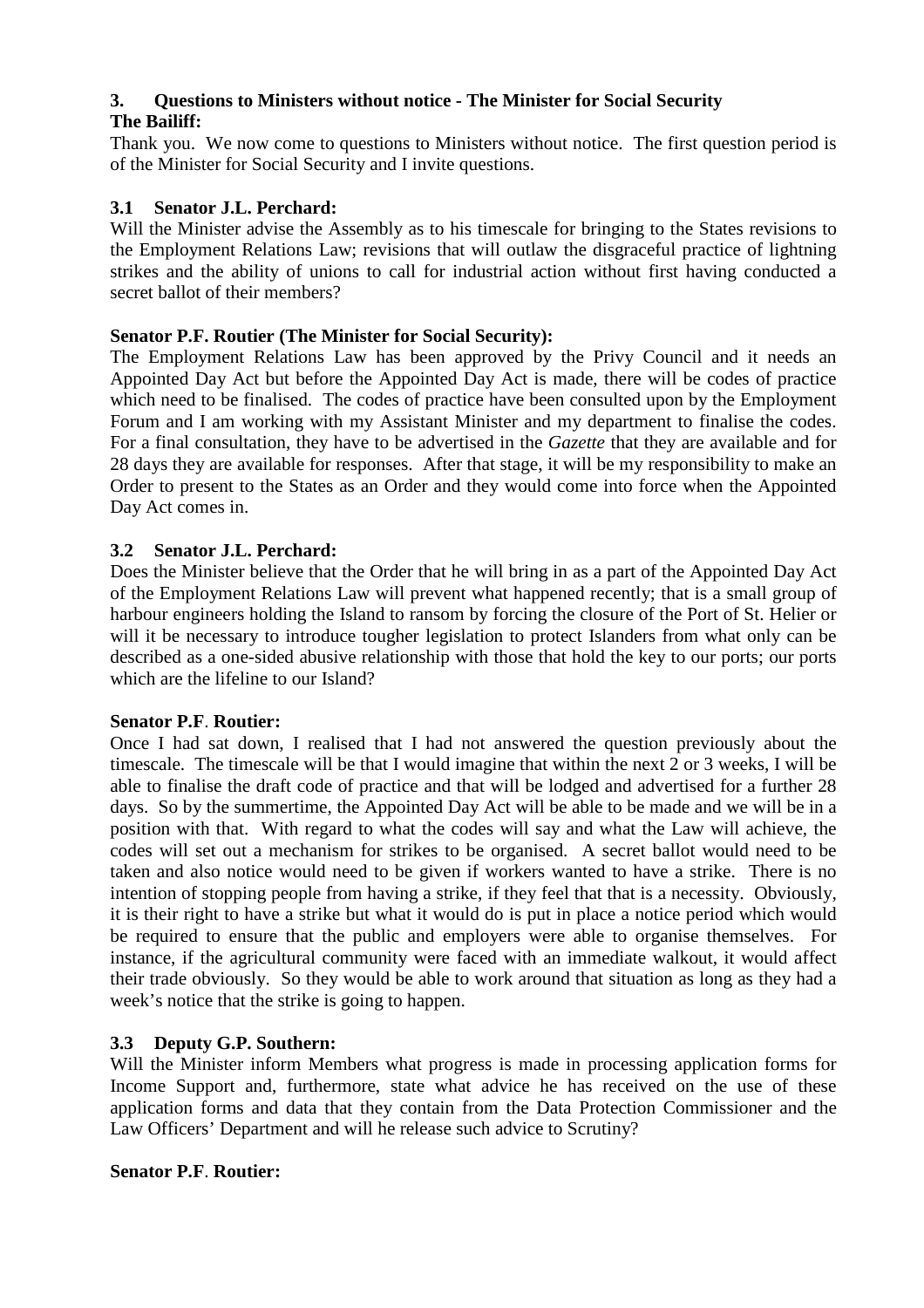Progress with regard to people returning the forms to the department has been very good so far. It has been steady and we have been getting a good flow of forms back to us. In saying that, there are still some which are outstanding which we would encourage people to return to us as soon as possible because we will need to have that information so that we can pay any benefits that they want to apply for. The question with regard to advice about the forms and the suitability of them from Data Protection, the Data Protection Office has looked at the forms and it has to be recognised that these forms will not exist as soon as Income Support comes in. So they are transition forms and that information obviously is being collected by the Housing Department for their housing rent rebates system and also for people who have been claiming social security benefits. The advice that we have been given by the Data Protection Office is that when we get to go live with the system, it would be preferable to have information available to everybody so that it is publicly known what the questions were going to be. We will be looking at that to ensure that we can ensure that the data protection issues are fully clear and people are satisfied with that. Obviously, with everything that we have been doing, we have been having Law Officers' advice and we have accepted that advice and will be acting upon it.

## **The Bailiff:**

May I plead with the Minister to be concise in his answers? One-third of the time has expired with 2 questions.

# **3.4 Deputy R.G. Le Hérissier:**

As the Minister knows, the 3 angry and terribly nice young men have embarked on their cost cutting crusade. Could he please tell us whether he has plans to rein-in the cost of supplementation and indeed could he explain why it appears to be moving in a somewhat uncontrollable sense at the moment?

### **Senator P.F**. **Routier:**

The cost of supplementation has grown over the last couple of years and we are doing a major piece of work. Once Income Support has settled, it is in the Strategic Plan and the Business Plan that that piece of work will be carried out in the autumn of this year.

## **3.5 Deputy J.A. Martin:**

Can the Minister explain what talks have taken place between himself and the Minister for Education on how people in possession of H.I.E. (Health Insurance Exception) cards now will be able to access the free Active card that this entitles them to if they need one and if they would like one for young families and how this will work under the new Income Support system?

#### **Senator P.F**. **Routier:**

The Deputy raises a very good point because H.I.E. cards have been used for a number of things, not only health but also the buses as well and that is an issue which needs to be addressed and we will be looking at that as soon as we possibly can. What we need to do is to ensure it. H.I.E. will not exist in the future but if other departments have used it...

#### **Deputy J.A. Martin:**

Sorry, my question was can he tell the House what talks he has had with the Education Minister so far. Not in the future, so far. Thank you, Sir.

#### **Senator P.F**. **Routier:**

I have had no talks directly with the Education Minister about this matter. I am sure that not only the Education Minister but also the Minister for Transport and Technical Services - if they want their services to be provided for people on low incomes - will want to identify a mechanism with which they will be able to support people in those ways. H.I.E. will not exist in the future.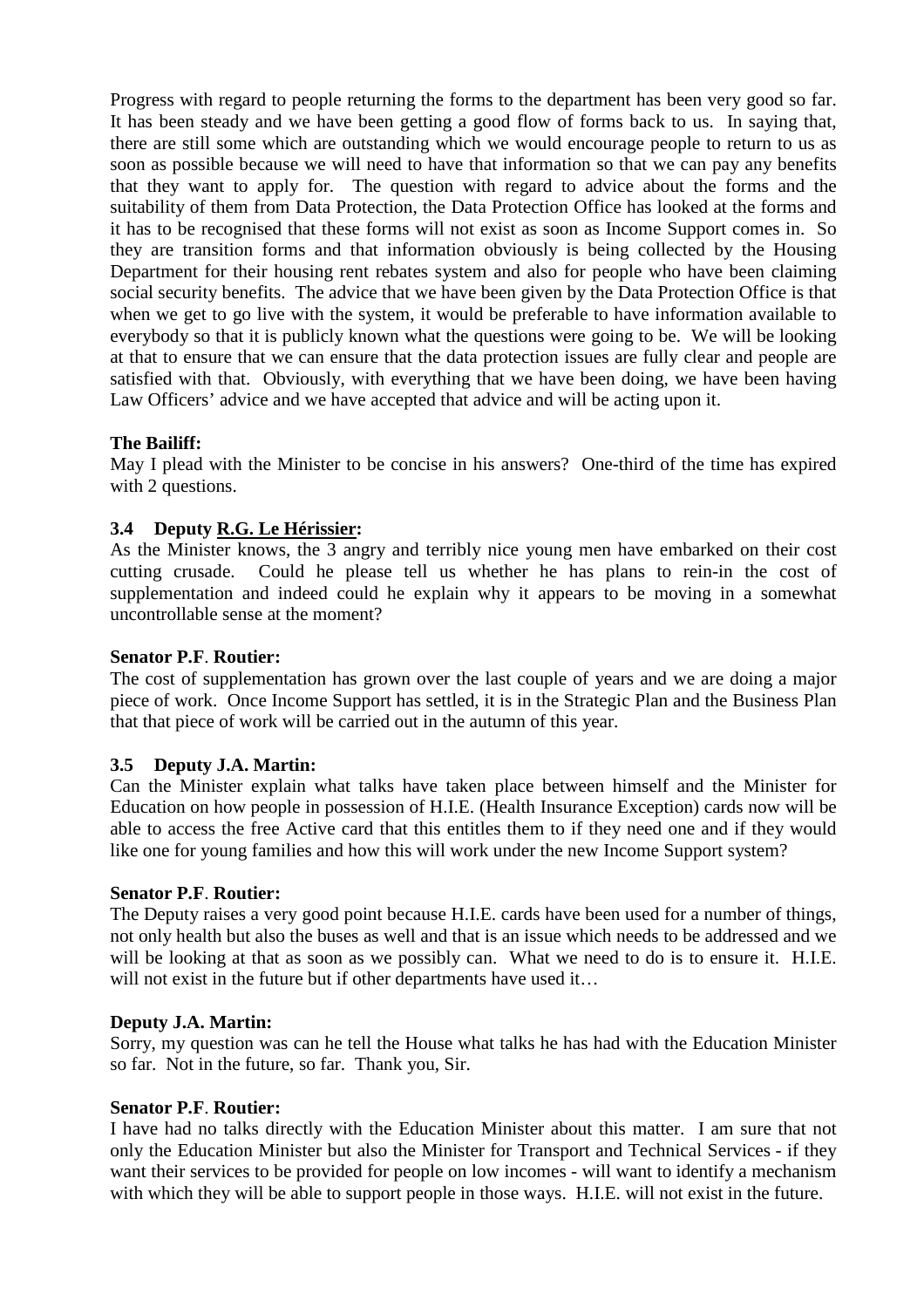### **3.6 Deputy J.B. Fox of St. Helier:**

In relation to the transfer of the old St. Helier Welfare Department staff, could the Minister tell me if in fact the staff did transfer to his department and are their specialist skills being used now within that department or have they been transferred to other units within the Social Services. Thank you, Sir.

### **Senator P.F**. **Routier:**

I will try and be as broad as I possibly can because it is a small number of people, so I would not want to give an indication that they could be identified as individuals but certainly the intention and the offer has been made to everyone to transfer to us when the changeover comes and some are taking up that offer and some are making a decision not to. It will be their own personal decision. We are interested to gain the knowledge and the skill base that the St. Helier Welfare Department has built up and we are working closely with them to ensure that they continue using those skills.

## **3.7 Deputy A. Breckon:**

The Minister did mention the increase in supplementation. I wonder if he could tell the House why that is.

### **Senator P.F**. **Routier:**

There are very, very many reasons and I would be told off by the Chair for speaking for too long if I went into all of them. I think what would be better for everyone, including myself, is to make sure that we have a very thorough and extensive review carried out in the autumn of this year which is what the plan is to do. There are very, very many reasons that there are increases in it but I would not want to pick on one in particular which would probably give you the wrong impression.

#### **3.8 Deputy G.P. Southern:**

Will the Minister explain to Members what contingency funds he has put in should he receive demand for Income Support which far outweighs that which is currently being delivered through welfare through new claimants wishing to claim and what measures is he taking to ensure that when the new Income Support scheme is in place, take-up is maximised?

#### **Senator P.F**. **Routier:**

I think all Members are aware that the available funds for Income Support is what is currently being used in existing benefits around the Island, so when the rates come before this House for debate, we will have to do so in the recognition that we have an amount of money to use. We recognise that a judgment needs to be made for any contingency in additional people coming to claim benefits and we will be making an allowance for that but, obviously, it is going to be a balancing act with regard to how much rates are and how much you can put aside for increased take-up. I can assure the Deputy that when the scheme does come into being, it will be advertised very widely and ensure that people have the opportunity to take-up the benefits if they are in need of the benefits.

#### **3.9 Deputy R.G. Le Hérissier:**

With the addition of rent rebate, the Minister will now be running 2 of the major budgets which we have historically been able to control. Would he explain the most important factors leading to the increase in supplementation and, secondly, how he intends to re-fashion rent rebates?

#### **Senator P.F**. **Routier:**